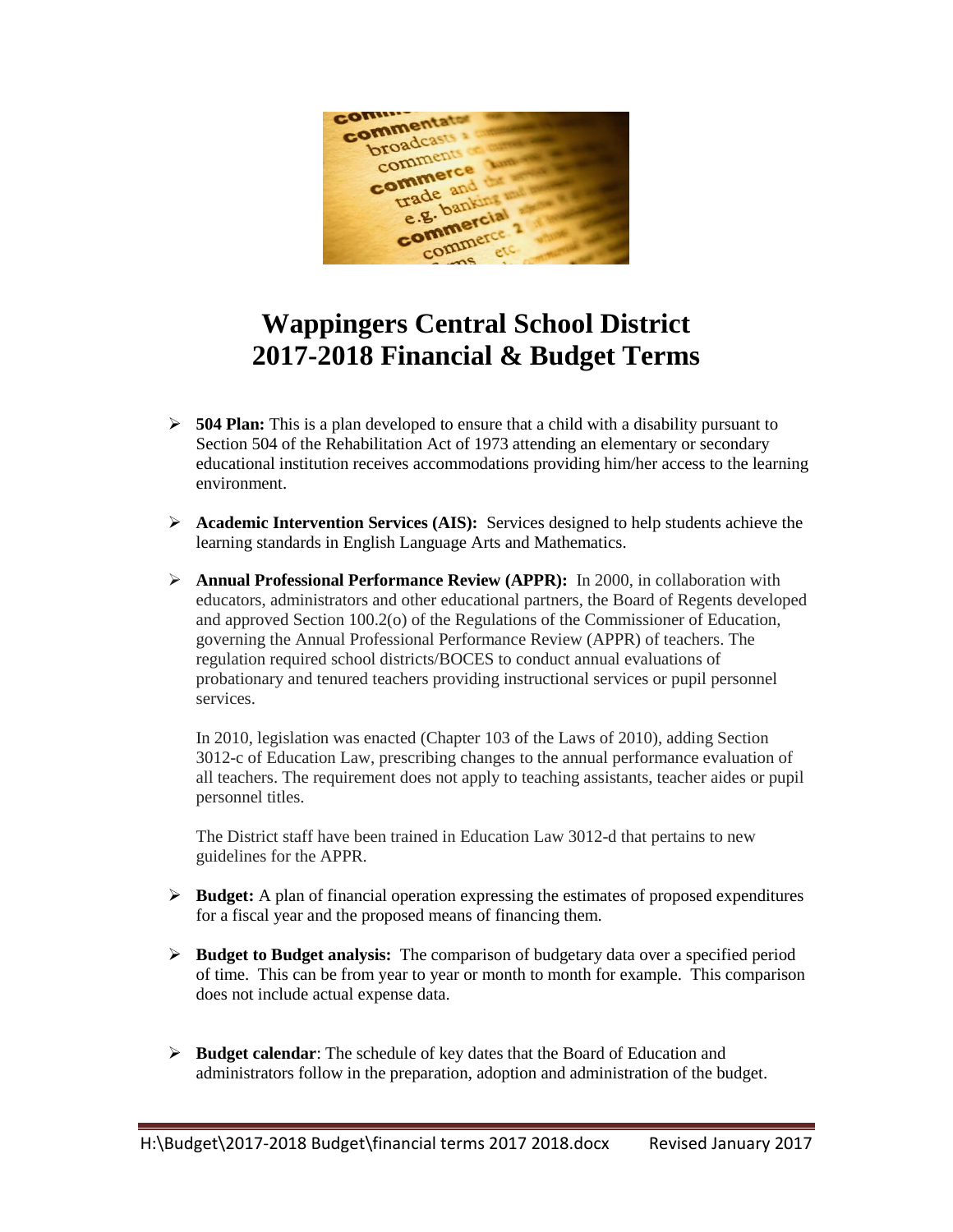- **Contingency Budget:** When the taxpayers do not approved the Board of Education approved budget, a contingency budget is adopted. This budget plan includes ordinary contingent expenses. Ordinary contingent expenses include legal expenditures, expenses specifically authorized by the State and other items necessary to maintain the education program, preserve property and assure the health and safety of students and staff. As per the Tax Cap Legislation, the prior year tax levy must used when calculating the current year's contingency budget.
- **Employee benefits:** Amounts paid by the district on behalf of employees. These amounts are not included in the gross salary accounting codes. They are fringe benefits, and while not paid directly to employees, are parts of the cost of operating the school district. Employee benefits include the District's cost of Medicare, Social Security, Teachers Retirement System (TRS), Employees Retirement System (ERS), workers compensation, unemployment insurance, health insurance, union welfare trust and other benefits such as show allowance, tuition reimbursement and other contractual items.
- **Employee Retirement System (ERS):** ERS is a *defined benefit pension* Retirement System. Retirement pension benefits will depend on the results of a calculation at the time of retirement that takes into account the Final Average Salary, number of years of credited membership service, and age at the time of retirement.
- **Expenditure:** Payment of cash or transfer of property or services for the purpose of acquiring an asset or service.
- **Family Educational Rights and Privacy Act (FERPA):** Federal law that protects the privacy of student education records. The law applies to all schools that receive funds under an applicable program of the U.S. Department of Education.
- **Fiscal Year:** A fiscal year is the accounting period on which a budget is based. School districts in the State operate on a July 1 through June 30th fiscal year.
- **Free Appropriate Public Education (FAPE):** All qualified persons with disabilities within the jurisdiction of a school district are entitled to a free appropriate public education.

An appropriate education may comprise education in regular classes, education in regular classes with the use of related aids and services, or special education and related services in separate classrooms for all or portions of the school day. Special education may include specially designed instruction in classrooms, at home, or in private or public institutions, and may be accompanied by related services such as speech therapy, occupational and physical therapy, psychological counseling, and medical diagnostic services necessary to the child's education.

 **Fund Balance**: Fund balance is created when the school district has money left over at the end of its fiscal year from either under spending the budget or taking in additional revenue. Part of the fund balance (called the assigned fund balance) may be applied as revenues to the district's following year budget. A portion (called the unassigned fund balance)—up to four percent of the total budget—may also be set aside to pay for emergencies or other unforeseen expenses.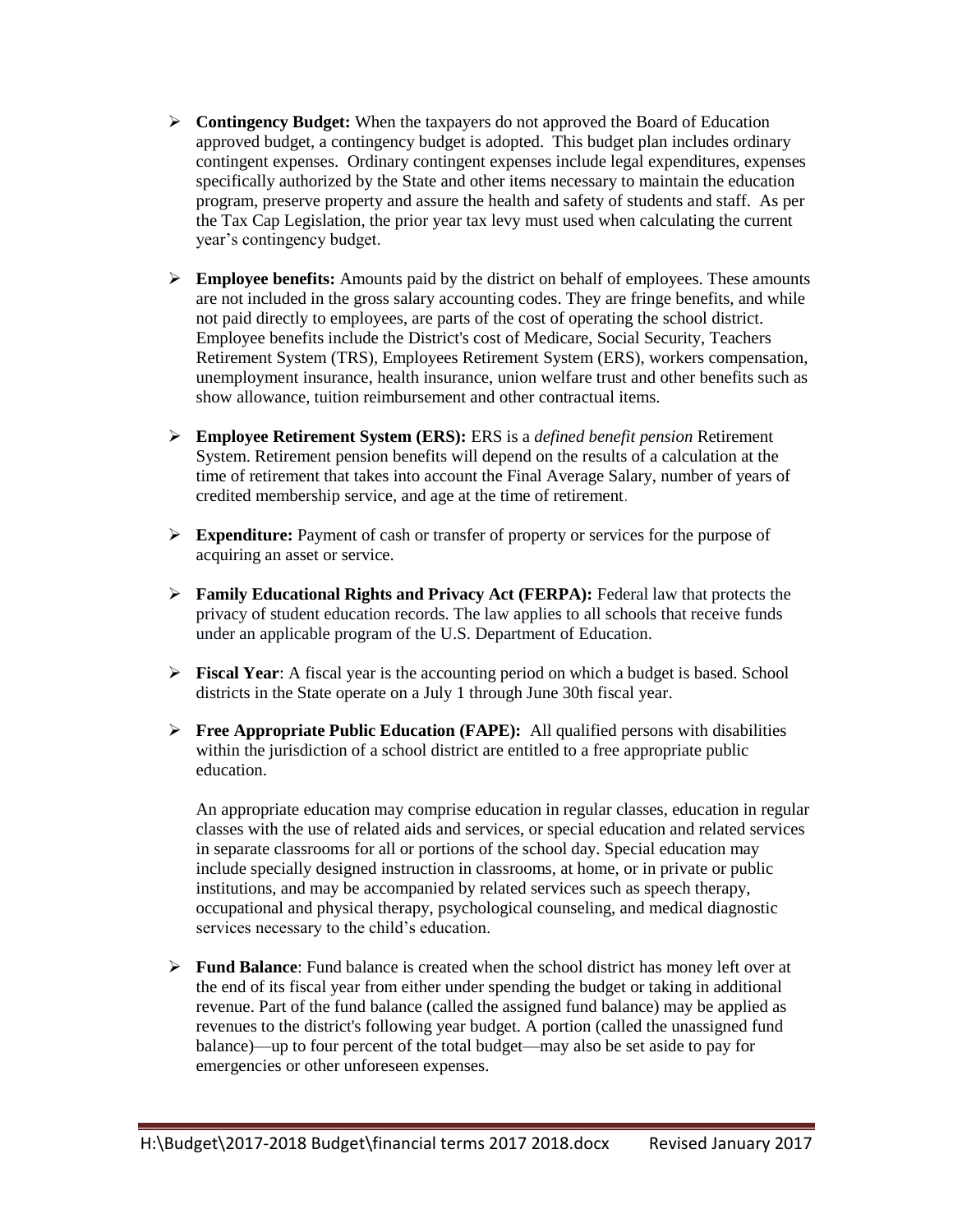- The **Gap Elimination Adjustment**, or GEA, was first enacted in the 2010-11 fiscal year to help close New York's budget deficit. Under the GEA, a portion of the state's funding shortfall is divided among all school districts in the state based on a formula and each district's state aid is reduced accordingly.
- **General Fund:** This is the major operating fund. It receives all State income, payments of property taxes, miscellaneous income and income not specified by law to be deposited in another fund. The General Fund budget (revenue and expenses) is prepared annually for voter approval.
- **Generally Accepted Accounting Principles (GAAP):** Standard framework of guidelines for financial accounting in any given jurisdiction. These are used in the preparation of financial statements.
- **Individualized Education Program (IEP):** Students who qualify for any of the 13 classifications as indicated under the IDEA are entitled to a formal plan that describes how the school will support your child's educational needs.
- **McKinney-Vento Education of Homeless Children and Youth Assistance Act** is a federal law that ensures immediate enrollment and educational stability for homeless children and youth. McKinney-Vento provides federal funding to states for the purpose of supporting district programs that serve homeless students.
- **Every Student Succeeds Act :** The Every Student Succeeds Act (ESSA) was signed by President Obama on December 10, 2015, and represents good news for our nation's schools. This bipartisan measure reauthorizes the 50-year-old Elementary and Secondary Education Act (ESEA), the nation's national education law and longstanding commitment to equal opportunity for all students. These achievements provide a firm foundation for further work to expand educational opportunity and improve student outcomes under ESSA. Annually an allocation is provided by the Federal government and school districts prepare budgets as per grant guidelines.
- **Payments In Lieu of Taxes (PILOTs):** Payments made voluntarily by tax-exempt nonprofits as a substitute for property taxes. These long term agreements are negotiated with the municipality.
- **Positive Behavior Intervention Support (PBIS):** Evidence-based, data-driven framework proven to reduce disciplinary incidents, increase a school's sense of safety and support improved academic outcomes. This is a district wide initiative for the Wappingers CSD.
- **Property Tax Cap:** The Property Tax Cap was established under Chapter 97 of the Laws of 2011. It establishes a tax levy limit on all public municipalities and school districts (except the big five cities).
- **Proposition:** New York State Education Law requires that school districts present an annual budget proposition to the voters for their approval. Additional propositions can be presented to the voters for approval such as transportation services, capital expenditures, transportation capital expenditures or educational programs.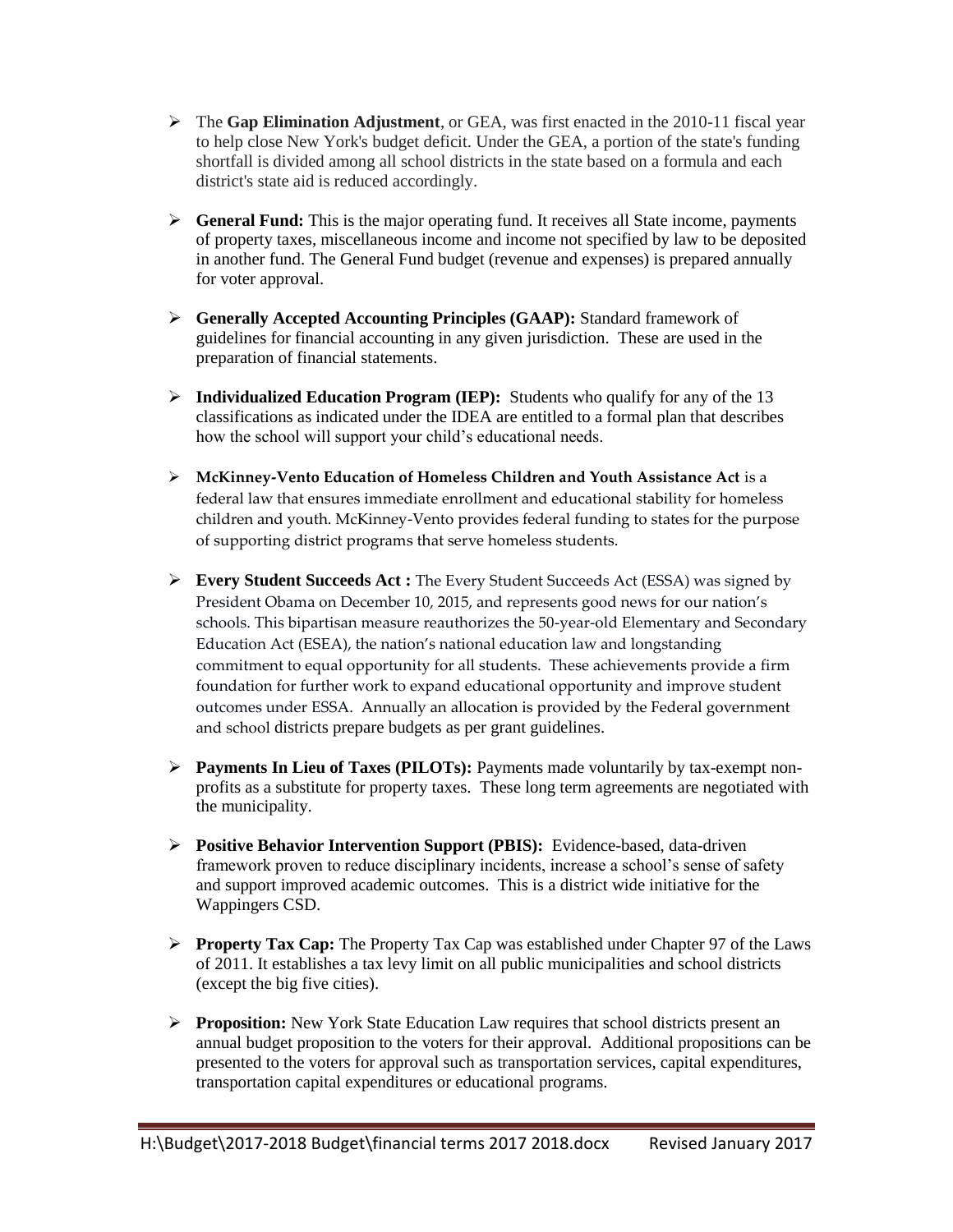- **Regents Reform Agenda:** Per the EngageNY website, bulleted definitions of the multiple sections of the plan include: Implementing Common Core standards and developing curriculum and assessments aligned to these standards to prepare students for success in college and the workplace; Building instructional data systems that measure student success and inform teachers and principals how they can improve their practice in real time; Recruiting, developing, retaining, and rewarding effective teachers and principals and; Turning around the lowest-achieving schools
- **Response to Intervention (RTI):** Multi-tier approach to the early identification and support of students with learning and behavior needs. These services are available K-9 in Wappingers CSD.
- **Revenue:** Sources of income financing the operation of the school district, including property taxes and State Aid, grants and other non-tax sources.
- **Salary:** The total amount paid to an individual, before deductions, for services rendered while on the payroll of the district.
- **School Resource Officer (SRO):** Law enforcement officer who is assigned to either an elementary, middle, or high school. Wappingers CSD currently as an SRO at each High School daily.
- **ST-3 reporting:** School district's annually report revenue, expenditures, balance sheet and fund balance report to New York State annually. The reporting format has been established by the New York State Comptroller's Office and reflects a functional unit and object of expense. The format consists of General Support, Instruction, Transportation and Undistributed. This is in conformity with the Generally Accepted Accounting Principles (GAAP).

The District presents the expenditure budget to the Board of Education in the same format.

Please note that the three part budget defined below represents the same information just in a different format for the viewer.

- **Supplement vs Supplant:** When used in relation to Federal awards, a school district must utilize federal funds to supplement programs already in place. Federal funds are NOT to be used to supplant programs for school districts.
- **Supplies:** Consumable materials used in the operation of the school district including food, textbooks, paper, pencils, office supplies, custodial supplies, material used in maintenance activities and computer software.
- **Support services:** The personnel, activities, and programs which are necessary to enhance instruction. These include attendance, guidance, and health programs; library personnel and services; special education services; professional development programs; transportation; administration; buildings and grounds operations; and security. Related services such as speech, ot/pt, counseling, behavioral intervention and AIS are mandated by Federal and State law.